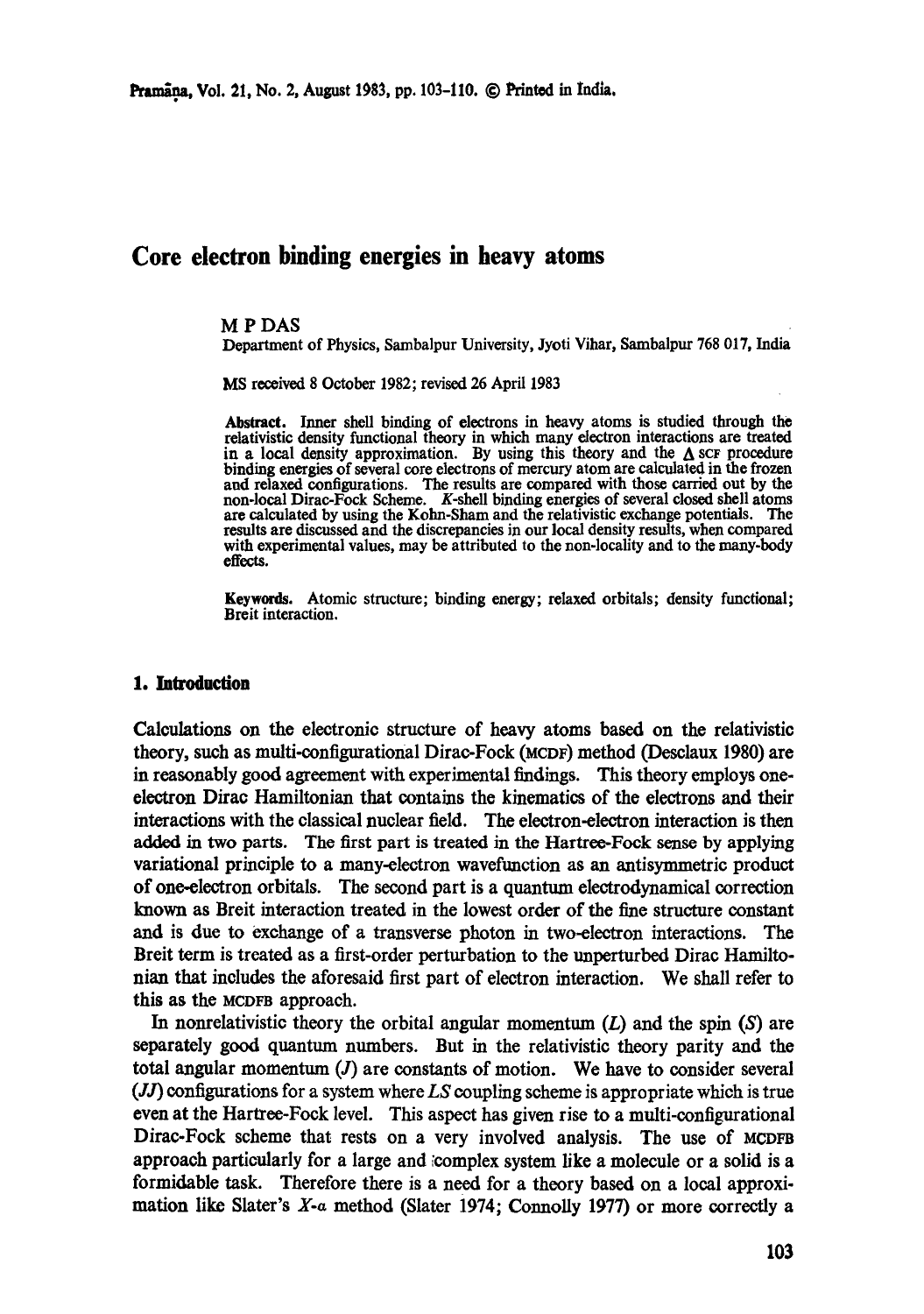relativistic density functional theory (MacDonald and Vosko 1979; Rajagopal 1980; Das *et al* 1980) based on the Hohenberg-Kohn theorem. The basic aim of this approach is to obtain an effective one-body density-dependent potential which should bca reasonable representation for a many-particle interacting system, particularly in the ground state. One distinct advantage of this local density approach over the MCDFS scheme is that the exchange-correlation interaction can be treated in a selfconsistent manner instead of a perturbative approach as in the MCDFa case.

In a relativistic situation a quantum electrodynamical correction due to transverse photon-electron interaction (TEE) is important. When two Dirac electrons interact through a transverse photon, the exchange force between the electrons becomes repulsive unlike ordinary Coulomb exchange. The physics of the TPE interaction has been extensively discussed in the literature in the context of high density matter (Salpcter 1961; Jancovici 1962). Recently the present author (Das 1980) calculated the TeE energy in the local density approximation (LDA) for several closed shell atoms. It is worthwhile to point out that when one makes a further approximation to the TPE interaction by neglecting the energy of the exchanged photon in the denominator of the expression of the TPE term (Brown and Ravenhall 1951, Jancovici 1962) one obtains the Breit interaction. In relativistic atomic physics the Breit interaction has been amply used (Mann and Johnson 1971). It contains two parts, one is known as the Gaunt interaction derived from two Dirac currents and the second part is known as retardation derived from the Hamiltonian of Darwin. More recently Grant and Mackenzie (1980) incorporated full transverse interaction in their non-local atomic structure calculations.

In the local density approximation we have calculated both the transverse and the Breit potentials (figure 1). It is found that the Breit potential is deeper than the TeE presumably because we have ignored the exchanged-transverse photon energy in the energy denominator which has made the Breit energy larger than that of the TPE (Das 1982). Since the potential is obtained as the density derivative of energy the Breit potential is deeper than the TPE one. In the non-local analysis the difference between the Breit and the TPE energies is quite small (Grant and Mackenzie 1980)



Figure 1. Breit potential and transverse potential shown as a function of  $\beta$ , the ratio of momenta of electron and photon.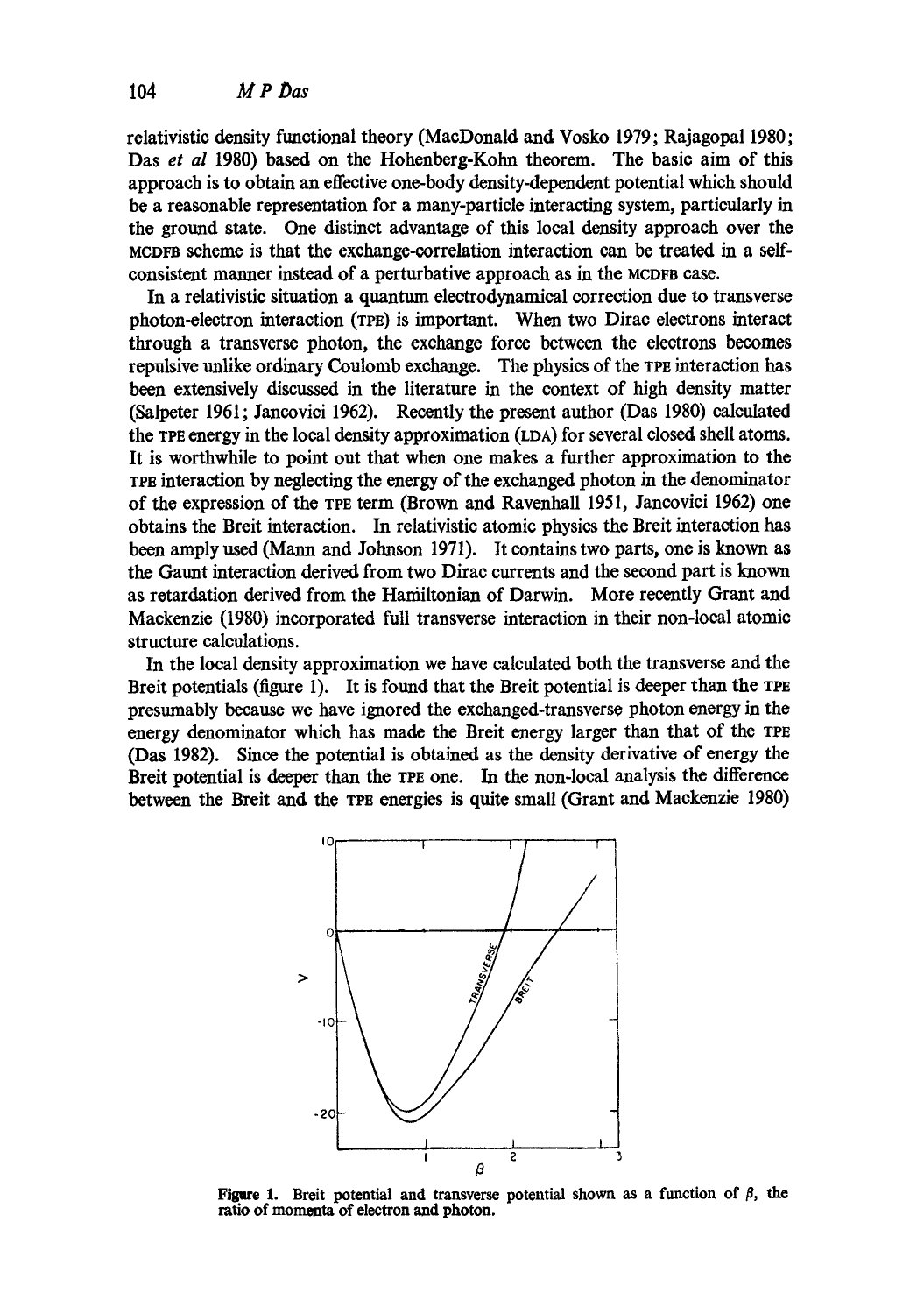contrary to our LDA results. This may be due to certain non-local effects which need further investigation.

As regards correlation contribution, this is considered to be the left-out part of the interactions beyond the mean Hartree-Dirac field. Several theoretical methods are available to calculate correlation energies involving heavy computational efforts. Such methods are non-local and are known as the configuration interaction scheme. Considerable simplification is attained if one adopts an LDA of the electron gas model as in the case of exchange. Considerable literature is available on the calculation of correlation energies in the non-relativistic eases (see for example, Kohn and Vashishta 1982, Singwi and Tosi 1982). It is well known that in the LDA the correlation contribution is over-estimated. Cowan (1981) has an improved interpolation scheme over his earlier one for high densities in the non-relativistic framework. Using his formula the correlation energy for Yb atom is  $-3.04$  Hartree atomic units and the correlation contribution to the K-shell binding is  $- 0.09$  a.u. (Mann and Waber 1973). From table 2 of Mann and Waber it seems clear that the correlation contribution is negligible for inner shells whereas it is not so for outer shells. We have considered a relativistic electron gas model and have estimated the correlation energy by incorporating transverse photon contribution (Das 1981b). For Hg atom we obtain the correlation energy to be  $-3.5$  a.u., a contribution of  $10^{-4}$  to the total energy. In view of the above any significant effect of correlation on the inner shells may be ruled out. We shall come back later to this point in the context of  $\Delta$  scf.

## 2. Outline **of the** theory

In the present paper we adopt the self-consistent local density functional formalism (SCRDF) (Das *et al* 1980). In the past, Huang *et al* (1976) carried out relaxed orbital binding energy calculations. Their method is hybrid in which they calculate wavefunctions in the relativistic local density approximation but by using Kohn-Sham exchange potential. They then calculated energies exactly using these wavefunctions and included the Breit term and Lamb shift as perturbative corrections. In our SCRDF method the TPE included exchange potential is very different from the nonrelativistic Kolm-Sham or X-a type exchange potentials (Das 1981a). In the deep interior of an atom where the electron density is very high, the TPE contribution makes the exchange potential positive. In figure 2 we display the relativistic and Kolm-Sham non-relativistic exchange potentials for Fig atom where the above distinction can be seen.

In order to obtain the ground-state energy or binding energies in an atom one has to solve the following equations in a self-consistent manner.

$$
H\psi_i = [c\alpha \cdot p + \beta c^2 + V_{\text{eff}} [n(\vec{r}), \vec{r}]] \psi_i = \epsilon_i \psi_i, \qquad (1)
$$

$$
V_{\text{eff}}\left[n\left(\bar{r}\right)\right] = -\frac{Z}{r} + \int \frac{n\left(\bar{r}'\right) d\bar{r}'}{\left|\bar{r} - \bar{r}'\right|} + \frac{\delta \ E_{xc}\left[n\left(\bar{r}\right)\right]}{\delta \ n\left(\bar{r}\right)},\tag{2}
$$

and 
$$
n(\bar{r}) = \sum_{i}^{\text{occ}} |\psi_i(\bar{r})|^2.
$$
 (3)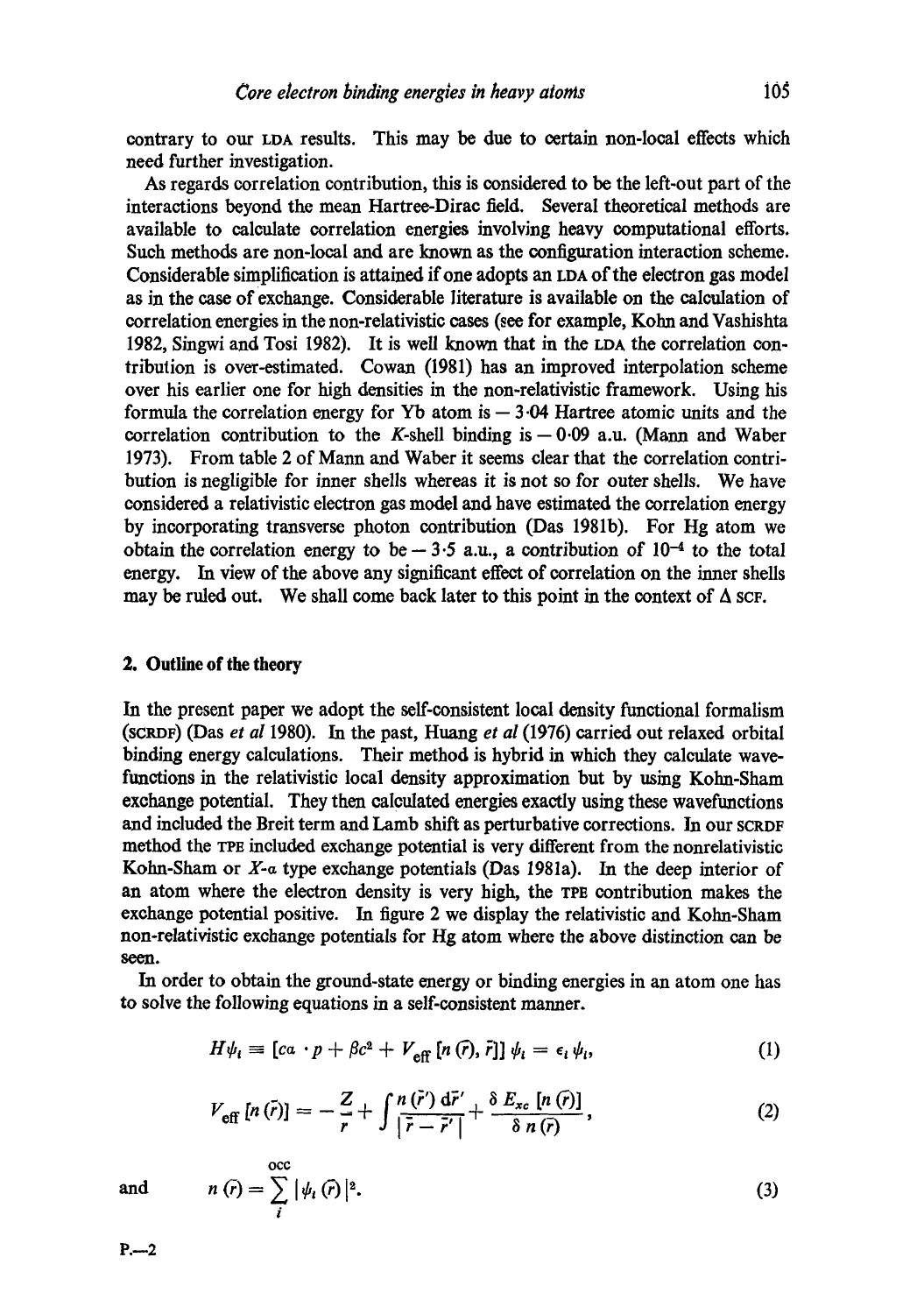

Figure 2. The self-consistent exchange potential for mercury. The lower curve is Figure 2. This soft concentration is for the non-relativistic  $X - a$  potential while the upper is for the relativistic one (Hartree atomic units used).

Quantities in (1) to (3) have their usual meanings (Das *et al* 1980).  $E_x$  in (2) is the exchange-correlation (in the present case exchange only) energy given by

$$
E_x[n(\bar{r})] = E_x^{\rm NR}[n(\bar{r})] \left\{ 1 - \frac{3}{2} \Big( \frac{\beta (\beta^2 + 1)^{1/2} - \sin h^{-1} \beta}{\beta^2} \Big)^2 \right\} \tag{4}
$$

where  $\beta = (3\pi^2 n)^{1/3}$ *c, c* being the velocity of light and  $E_x^{\text{NR}}$  is the nonrelativistic exchange energy. Note that we use Hartree a.u.

This formalism has been employed to calculate the total energies of several closed shell atoms (Das 1980) and the results are compared with non-local Dirac-Fock calculations giving reasonable agreements. The eigenvalues obtained from the above selfconsistent equation (1) are somewhat fictitious and do not represent physical energies (Kohn and Vashishta I982) as one obtains through Hartree-Fock or Dirac-Foek method in conjunction with Koopmans' theorem. Therefore binding energies are often calculated by the  $\Delta$  scF method (Rosen and Lindgren 1968). In this method the total energy of a neutral atom is calculated by incorporating the effective potential of the groundstate density. The total energy of an ion with a hole in a particular orbital is then calculated following the same prescription (Rosen and Lindgren 1968). In the latter situation the ion with a hole is considered to be in a quasi-stationary state, therefore the density functional theory is approximately used. The difference of these two energies gives the binding energy of the electron in the orbital in which there was a hole. It is important to note that while calculating the energy of the ion, the hole is not frozen but it relaxes so that the electron density adjusts to the presence of the hole. This procedure is also known as the relaxed orbital method (Huang *et a11976).* 

## **3. Results and discussion**

#### *3.1 Core-electron binding in mercury atom*

We have calculated binding energies of several core electrons in Hg atom. Hg is a closed shell atom for which LDA is suitable. There exist nonloeal Dirae-Fock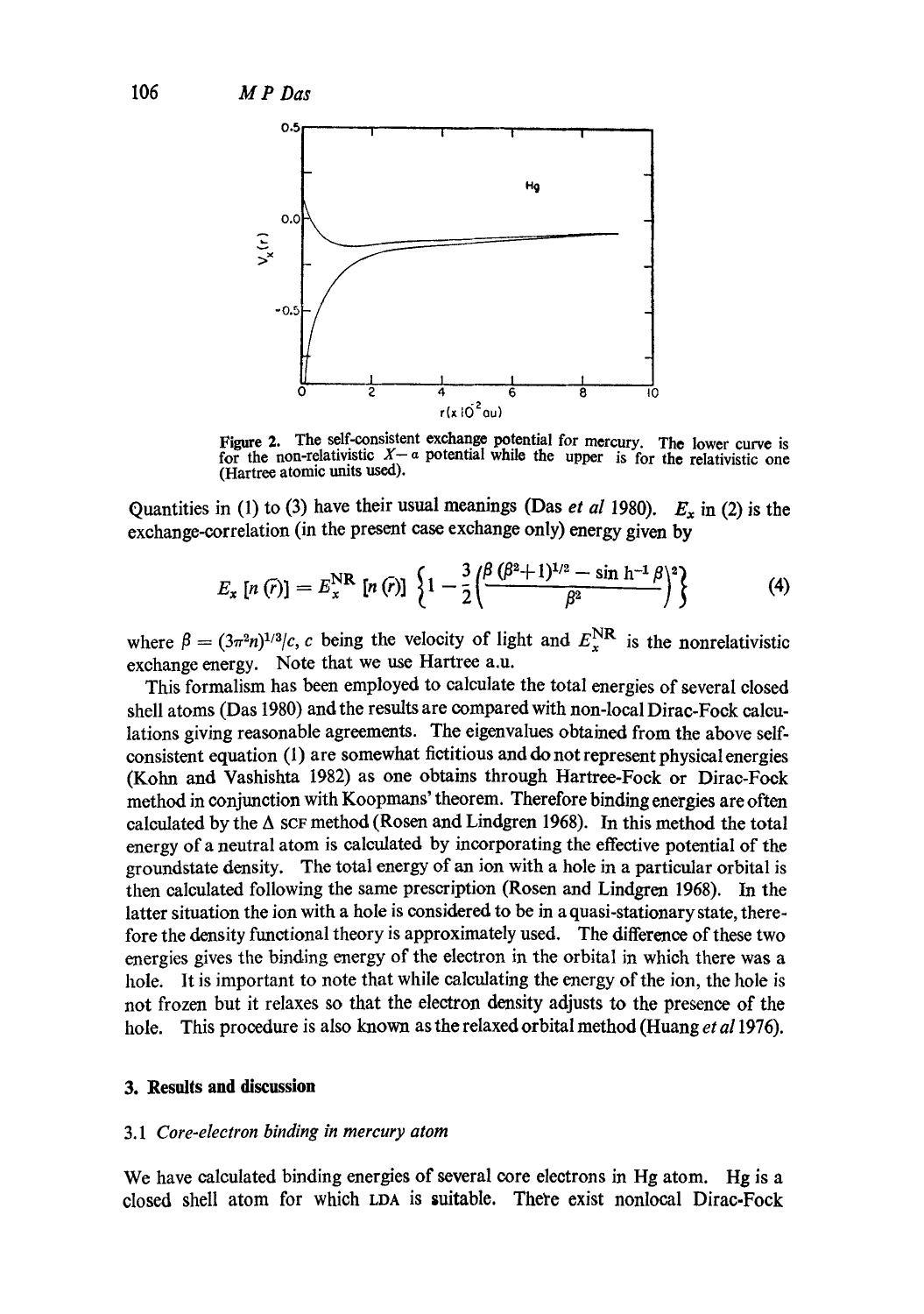calculations (McGilp and Weightman 1980) for binding energies. Besides, the gas phase data for Hg are also avilable from the high resolution ESCA measurements (Siegbahn *et al* 1967):

In table 1 we present the core electron binding energies for Hg. The values of relaxed orbital binding energies with Kohn-Sham potential only are tabulated together with the TPE contributions in both the frozen and the relaxed configurations. We also give the calculated relaxed orbital binding energies due to McGilp and Weightman (1980) which include only the Breit corrections. These values are given in order to compare similar physical quantities (electric and Breit or transverse). McGilp and Weightman (1980) showed that their DFa results are in excellent agreement with the Dirac-Slater-Breit results of Huang *et al* (1976). Both these approaches are selfconsistent at the non-relativistic level so far as exchange is concerned and the Breit term is treated as a perturbation. In our approach the TPE term which is more general than the Breit term is included in the self-consistent potential. The Lamb shift corrections available for some inner shell orbitals are also given in table 1. After adding the Lamb shift corrections to the corresponding quantities the contribution to the binding energies could be compared with the experimental values (table 1). It is found that in most cases our binding energies in the frozen configurations are closer to the DFB results when compared with the relaxed ones. The difference between the energies in these two configurations is known as the rearrangement energy. For ls and 2s orbitals the rearrangement energies are 101 and 60 eV respctively. The next correction considered is the Lamb shift (Desiderio and Johnson 1971). It constitutes two parts: (i) vacuum polarization correction, essentially due to nuclear Coulomb field and is calculated as an expansion in  $(aZ)$ , (ii) self-energy correction, arising out of emission and reabsorption of photons by a moving electron. Cheng and Johnson (1976) obtained this correction numerically for the  $K$  shell binding energies for several heavy atoms. On adding these McGilp and Weightman (1980) obtained excellent agreement with the experimental values.

| Levels     | Kohn-Sham<br>(relaxed) | Present<br>(frozen) | Present<br>(relaxed) | $DF + Breit$<br>(McGilp and<br>Weightman<br>1980) | Lamb-Shift     | Expt. |
|------------|------------------------|---------------------|----------------------|---------------------------------------------------|----------------|-------|
|            | $(-)$                  | $(-)$               | $(-)$                | $(-)$                                             | $(+)$          | $(-)$ |
| 1s         | 83598                  | 83235               | 83134                | 83254                                             | 155            | 83108 |
| 2s         | 14804                  | 14790               | 14730                | 14883                                             | 24             | 14844 |
| 2p         | 14248                  | 14245               | 14180                | 14215                                             | $\overline{2}$ | 14214 |
| $2\bar{p}$ | 12277                  | 12294               | 12233                | 12292                                             |                | 12289 |
| 3s         | 3517                   | 3535                | 3501                 | 3583                                              |                | 3567  |
| 3p         | 3252                   | 3274                | 3239                 | 3292                                              |                | 3284  |
| $3\bar{p}$ | 2817                   | 2842                | 2809                 | 2860                                              |                | 2852  |
| 3d         | 2380                   | 2413                | 2376                 | 2398                                              |                | 2390  |
| $3\bar{d}$ | 2287                   | 2319                | 2283                 | 2303                                              |                | 2300  |

Table 1. Relaxed orbital energies for mercury (in eV).

The Lamb-shift contribution for ls, 2s and 2p are obtained from Huang *et al* (1976) which are to be added to the corresponding binding energies in the present calculations and also to that of McGilp and Weightman (1980).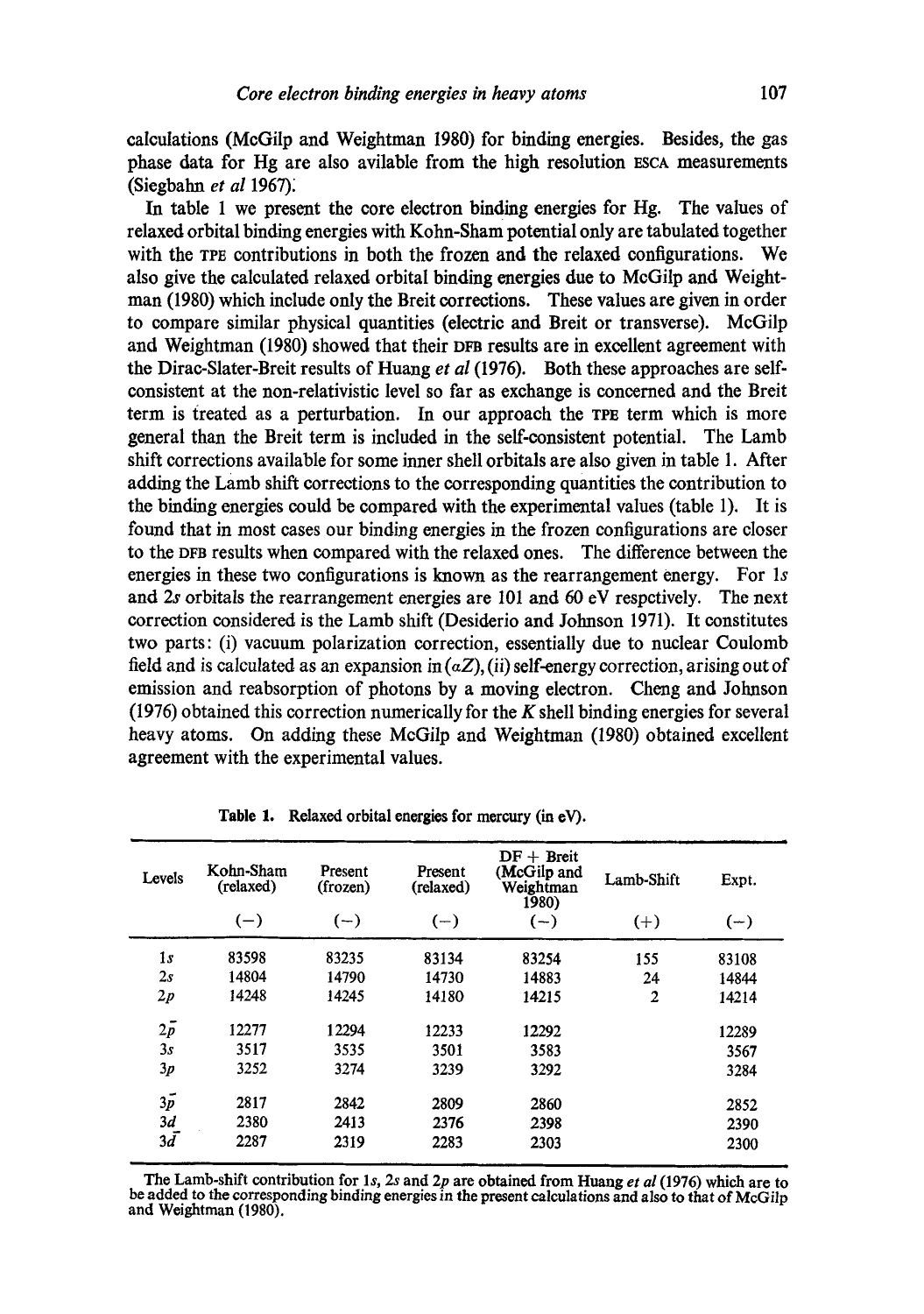## 3.2 *K-shell binding*

Two sets of  $\Delta$  SCF calculations were performed for the K shell binding of almost all the closed shell atoms. The first is the SCRDF calculations with Kohn-Sham exchange potential and the second is another SCROF calculation with relativistic exchange potential (equation (4)). In figure 3 we have presented the results. The quantities along the y-axis  $\frac{6}{6} E_K$  show the percentage of departure of calculated values of K shell binding energy from that of experiments. The latter are used from the tables of Bearden and Burr (1967) and Porter and Freedman (1978). These are very high precision data available from x-ray and internal conversion spectroscopies. The straight line connecting small dots is for the non-relativistic Hartree-Fock calculations of Froese-Fischer (1977) and the line connecting the crosses is the Dirac-Fock results of Deselaux (1973). In general one believes that the conventional Hartree (Dirae)-Fock eigenvalues in conjunction with Koopmans' theorem represent the orbital binding energies. Therefore we have used these calculated data from the tables of Froese-Fischer (1977) and Deselaux (1973). But from the work of Fricke *et al* (1972) it is well known that the  $\Delta$  scr binding energy takes into account the rearrangement or relaxation arising due to creation of a hole in a particular orbital. In the  $\Delta$  scr procedure only static or monopole type of relaxation is included. There are further many-body effects like dynamical relaxation arising out of virtual Auger processes (Wendin 1979). To our knowledge there are A SCF Dirac-Foek calculations for some atoms (Fricke *et al*  1972, McGilp and Weightman 1980; Grant and Mackenzie 1980), though the method



**Figure 3.** %  $E_{\mathbf{z}}$  is the percentage of departure of calculated K shell binding energy from experiments, i.e.  $(E_{\text{exn}}^K - E_{\text{th}}^K) / E_{\text{exn}}^K \times 100$ .

**The** departure of various calculations are shown as a function of atomic number Z. .--.--. non **relativistic, x--x--x DrB, O-O-O SCRDF Kohn-Sham, • • • scr.vF relati** $v$ istic. Experimental data for  $Rn$  and after, are used from Porter and Freedmann (1978) while all others are used from Bearden and Burr (1967).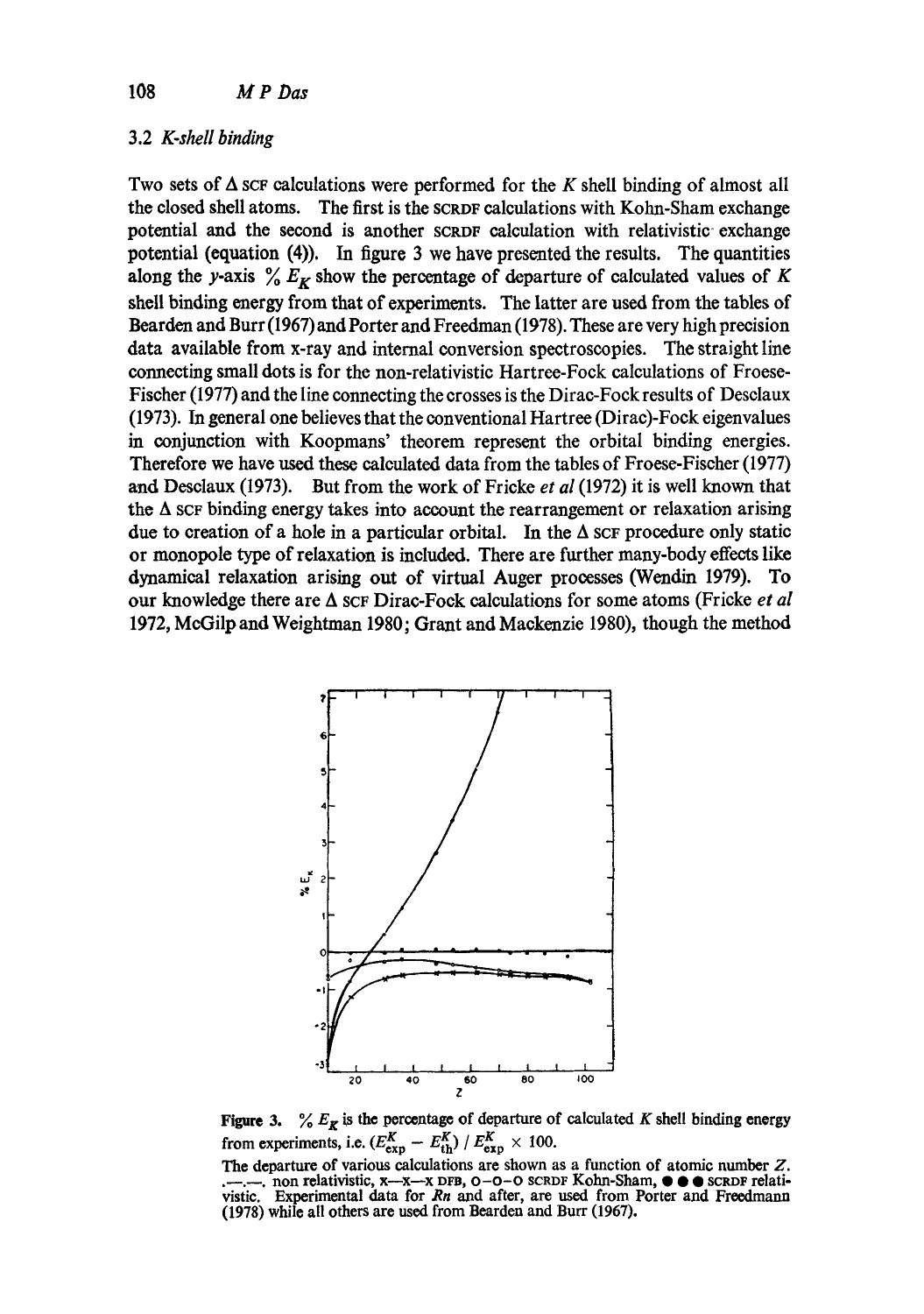**and the program are readily available. If the rearrangement energy is added to the Dirac-Fock binding energies the departure as shown in figure 3 will be substantially reduced. The non-relativistic results of Froese-Fischer (1977) show reasonable**  departure from experiment for atoms having  $Z < 20$ . In this range the departure is **essentially due to correlation whose importance is well understood in non-relativistic atomic physics (Cowan 1981 ; Froese-Fischer 1977). Of course one should not use non-relativistic theory for high Z atoms.** 

**Our first set of calculations of SCRDF with Kolm-Sham potential is shown by open circles in figure 3. These results are closer to the experiment than the Dirac-Fock**  results (see also Fricke and Soff 1977). The second set of calculations of SCRDF with **the relativistic exchange potential is shown by heavy dots. As mentioned before**  this potential includes the TPE contributions unlike Kohn-Sham potential. In DF **results of Desclaux (1973) shown by crosses the magnetic part of the Breit term is**  included. Figure 3 shows that the SCRDF and DFB results differ nearly by a constant. If the relaxation and Lamb shift corrections are added to the DFB results it should **yield a better agreement compared to ours as can be seen from Zn, Cd, Hg and Fm atoms (Das 1981a, 1982).** 

**There are discrepancies in our calculated values when compared with experimental**  values. One knows that DFB method is a more accurate method but it involves an **order of magnitude more computer time. This difficulty is substantially reduced by resorting to the LDA. Therefore in our view the discrepancies may be attributed to the non-locality and further many-body effects (like dynamical relaxation etc.).** 

## **References**

**Bearden** J A **and Burr** A F 1967 *Rev. Mod. Phys.* 39 125 Brown G E and Ravenhall D G 1951 *Proc. R. Soc. (London)* A208 552 **Cheng** K T **and Johnson** W R 1976 *Phys. Rev.* A14 1943 Connolly J W D 1977 **in** *Semiempirical methods of electronic structure calculations* Part-A (ed.) G A **Segal (New York: Plenum)** 105

**Cowan** R D 1981 *Theory of atomic structure and spectra* **(Berkeley: Univ. of California Press)** 

- **])as** M P 1980 *Int. J. Quantum Chem.* S14 66
- **Das** M P 1981a *Phys. Rev.* A23 391
- **Das** M P 1981b **Sanibel Quantum Chem. Symposium (unpublished)**
- **Das** M P 1982 *Int. J. Quantum Chem.* 21 845
- **Das** M P, Ramana M V **and Rajagopal** A K 1980 *Phys. Rev. A22 9*

**Deselaux** J P 1973 *Atomic Data and Nuclear Data* 12 311

Desclaux J P 1980 *Phys. Scr.* 21 436

**Dcsiderio** A M **and Johnson** W R 1971 *Phys. agev. A3* 1267

Fricke B, Desclaux J P and Waber J T 1972 Phys. Rev. Lett. 28 714

**Fricke B and Soft** G 1977 *Atomic Data and Nuclear Data* 19 83

**Froos¢-Fischer** C 1977 *The ltartree-Fock method for atoms* **(New York: Wiley)** 

**Grant** I P **and Mackenzie** B J 1980 *J. Phys.* B13 2671

**Huang** K N, Aoyagi M, Chen M H **and Craseman** B 1976 *Atomic Data and Nuclear Data* 18 243

**Jancovici** B 1962 *Nuovo Cimento 25* 429

Kohn W **and Vashishta** P 1982 **in** *Theory ofinhomogeneous electron gas* (eds) S **Lundqvist and** N H **March (New York: Plenum)** 

**MacDonald** A K **and Vosko** S H 1979 *J. Phys.* C12 2977

Mann J B **and Johnson** W R 1971 *Phys. Rev.* A4 41

**Mann** J B **and Waber** J T 1973 *Atomic Data* 5 201

**McGilp** J F **and Weightman** P 1980 *J. Phys.* B13 *1953*